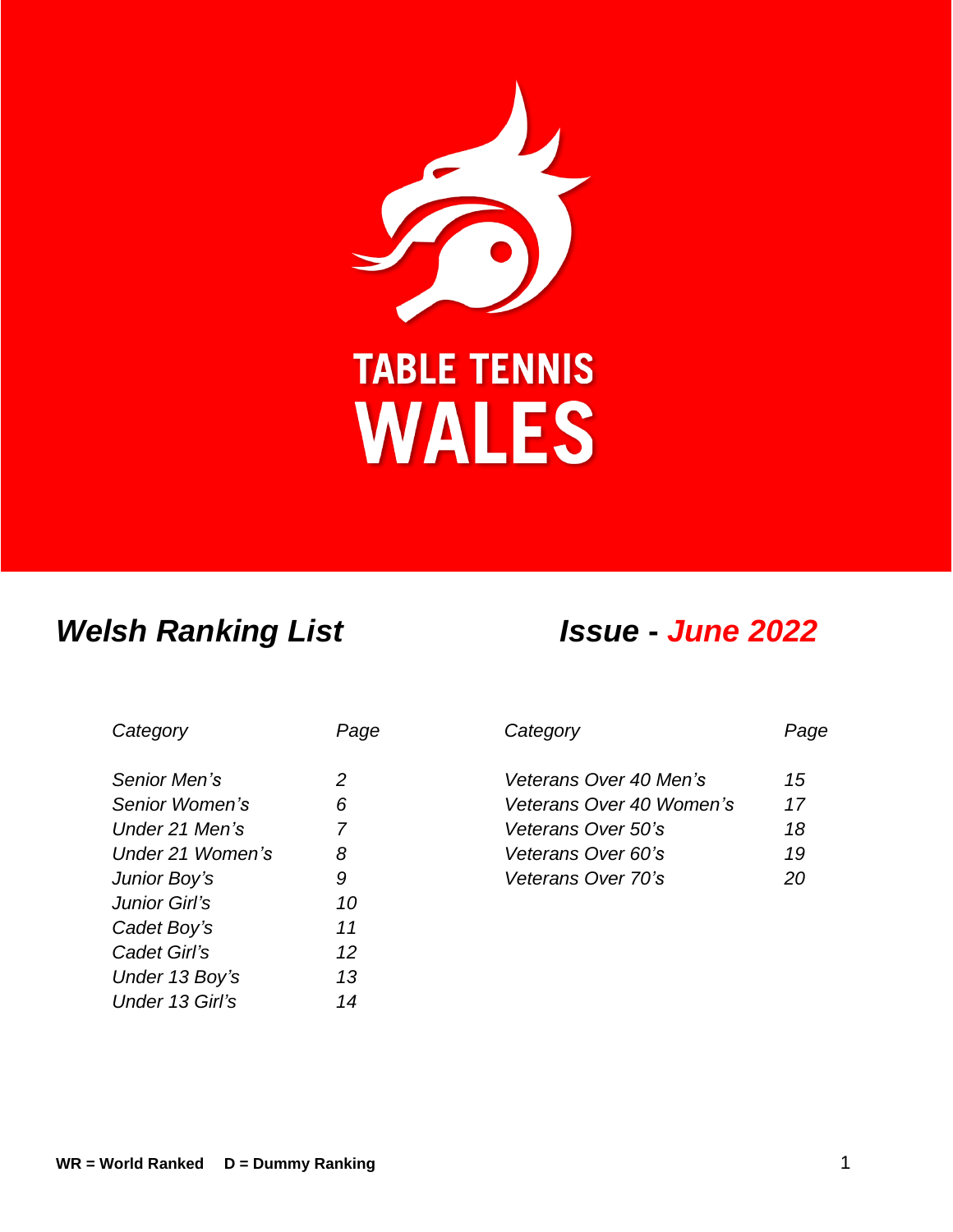## *Senior Men's*



### **Position Players Name**

| 1  | Callum          | <b>Evans</b>        | <b>WR</b> |
|----|-----------------|---------------------|-----------|
| 2  | <b>Rhys</b>     | <b>Hetherton</b>    | <b>WR</b> |
| 3  | Louie           | <b>Evans</b>        | 1745      |
| 4  | <b>Marc</b>     | <b>Castro</b>       | 1352      |
| 5  | Harri           | <b>Docherty</b>     | 1274      |
| 6  | Jacob           | Young               | 809       |
| 7  | Ryan            | Owen                | 765       |
| 8  | <b>David</b>    | Lloyd               | 743       |
| 9  | Gareth          | <b>Williams</b>     | 718       |
| 10 | Cade            | <b>Short</b>        | 597       |
| 11 | <b>Ben</b>      | <b>Allen</b>        | 594       |
| 12 | Jonathan        | <b>Allen</b>        | 565       |
| 13 | Morgan          | <b>Sidley</b>       | 540       |
| 14 | <b>Daniel</b>   | O'Connell           | 540       |
| 15 | Evan            | O'Connor            | 536       |
| 16 | Ryan            | <b>Trigg</b>        | 525       |
| 17 | <b>Chris</b>    | <b>Bush</b>         | 505       |
| 18 | <b>Mark</b>     | <b>Edmunds</b>      | 477       |
| 19 | <b>Scott</b>    | Johnston            | 461       |
| 20 | <b>Ben</b>      | <b>Palmer-Jones</b> | 452       |
| 21 | <b>Ben</b>      | Lam                 | 420       |
| 22 | Sam             | <b>Slatter</b>      | 405       |
| 23 | Lawrence        | John                | 400       |
| 24 | Oscar           | <b>Marriott</b>     | 394       |
| 25 | Jayden          | <b>Meadows</b>      | 392       |
| 26 | Joshua          | <b>Stacey</b>       | 381       |
| 27 | <b>Rhys</b>     | <b>Fiddler</b>      | 377       |
| 28 | <b>Michael</b>  | <b>Farmer</b>       | 368       |
| 29 | <b>Toby</b>     | <b>Harwood</b>      | 363       |
| 30 | Jonathan        | <b>Davies</b>       | 331       |
| 31 | Sammy           | Ogande              | 300       |
| 32 | <b>Dennis</b>   | <b>Bromage</b>      | 292       |
| 33 | <b>Rhys</b>     | <b>Morgan</b>       | 282       |
| 34 | <b>Cameron</b>  | <b>Averis</b>       | 281       |
| 35 | Ray             | Goulding            | 279       |
| 36 | Craig           | Henton              | 275       |
| 37 | Ryan            | <b>Crowley</b>      | 253       |
| 38 | <b>Elis</b>     | O'Connor            | 247       |
| 39 | Lloyd           | Gregory             | 238       |
| 40 | <b>Benedict</b> | <b>Watson</b>       | 236       |
| 41 | <b>Simon</b>    | Harwood             | 235       |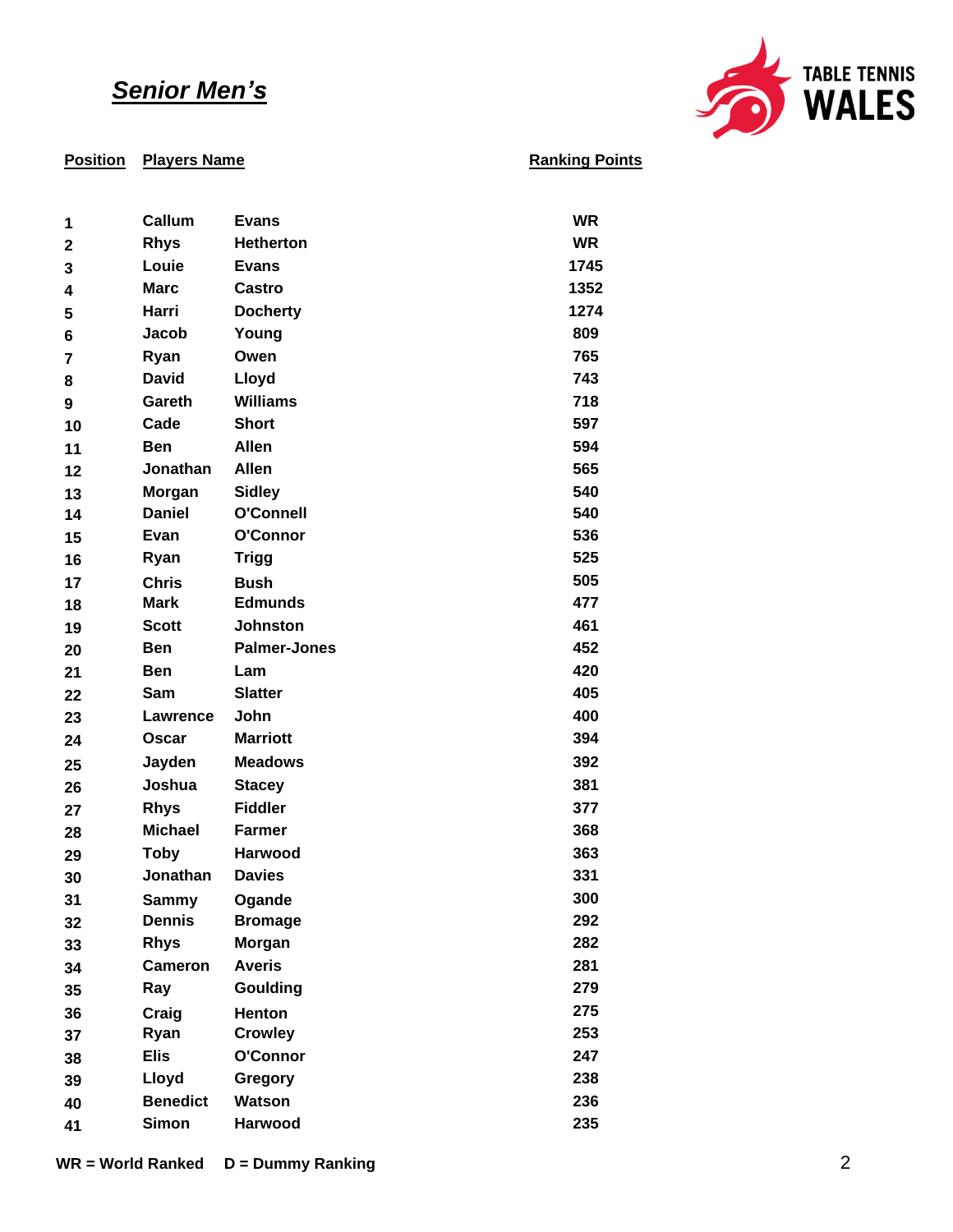| 42 | Greg           | <b>Price</b>      | 233 |
|----|----------------|-------------------|-----|
| 43 | Peter          | Gordon            | 231 |
| 44 | Sam            | Ashman            | 230 |
| 45 | Geoff          | <b>Strangeway</b> | 226 |
| 46 | <b>Daniel</b>  | <b>Mead</b>       | 220 |
| 47 | <b>Chris</b>   | <b>Griffiths</b>  | 220 |
| 48 | Dave           | <b>Short</b>      | 217 |
| 49 | John           | <b>Paine</b>      | 211 |
| 50 | <b>Radek</b>   | Mikolajczyk       | 210 |
| 51 | Reece          | Lo                | 210 |
| 52 | Roger          | Grech             | 202 |
| 53 | <b>Mike</b>    | <b>Fischetti</b>  | 200 |
| 54 | <b>Martyn</b>  | <b>Farmer</b>     | 200 |
| 55 | Patryk         | Kowacz            | 200 |
| 56 | <b>Ifiok</b>   | Otung             | 200 |
| 57 | Phil           | Avery             | 194 |
| 58 | Jack           | <b>Fletcher</b>   | 193 |
| 59 | <b>Ethan</b>   | <b>Davies</b>     | 184 |
| 60 | Joe            | Ratajczak         | 180 |
| 61 | <b>Tony</b>    | <b>Williams</b>   | 176 |
| 62 | <b>Scott</b>   | Cundy             | 175 |
| 63 | <b>Harry</b>   | <b>Street</b>     | 170 |
| 64 | Jared          | <b>Parsons</b>    | 165 |
| 65 | <b>Tave</b>    | Chamberlain       | 155 |
| 66 | Jack           | <b>Palfrey</b>    | 154 |
| 67 | <b>Henry</b>   | <b>Morell</b>     | 150 |
| 68 | <b>Piotr</b>   | Wlodarczyk        | 143 |
| 69 | Paul           | <b>Karabardak</b> | 143 |
| 70 | Dean           | Cundy             | 141 |
| 71 | <b>Michael</b> | <b>Policht</b>    | 140 |
| 72 | <b>Simon</b>   | <b>Packer</b>     | 139 |
| 73 | Dean           | <b>Richards</b>   | 130 |
| 74 | lan            | <b>Parkin</b>     | 120 |
| 75 | <b>Sorin</b>   | <b>Moise</b>      | 108 |
| 76 | Alan           | <b>Griffiths</b>  | 107 |
| 77 | Luca           | <b>Strinati</b>   | 105 |
| 78 | Paul           | <b>Booth</b>      | 102 |
| 79 | Jacob          | <b>Wicks</b>      | 100 |
| 80 | <b>Mark</b>    | <b>Hewett</b>     | 100 |
| 81 | <b>Bryan</b>   | <b>Fernandes</b>  | 97  |
| 82 | Norman         | <b>Jenkins</b>    | 94  |
| 83 | <b>Vincent</b> | <b>Dragone</b>    | 90  |
| 84 | <b>Piotr</b>   | <b>Sniezek</b>    | 90  |
| 85 | Aled           | <b>Griffiths</b>  | 80  |
| 86 | George         | <b>Pickering</b>  | 75  |
| 87 | John           | <b>Evans</b>      | 75  |
| 88 | <b>Manie</b>   | <b>Tang</b>       | 75  |

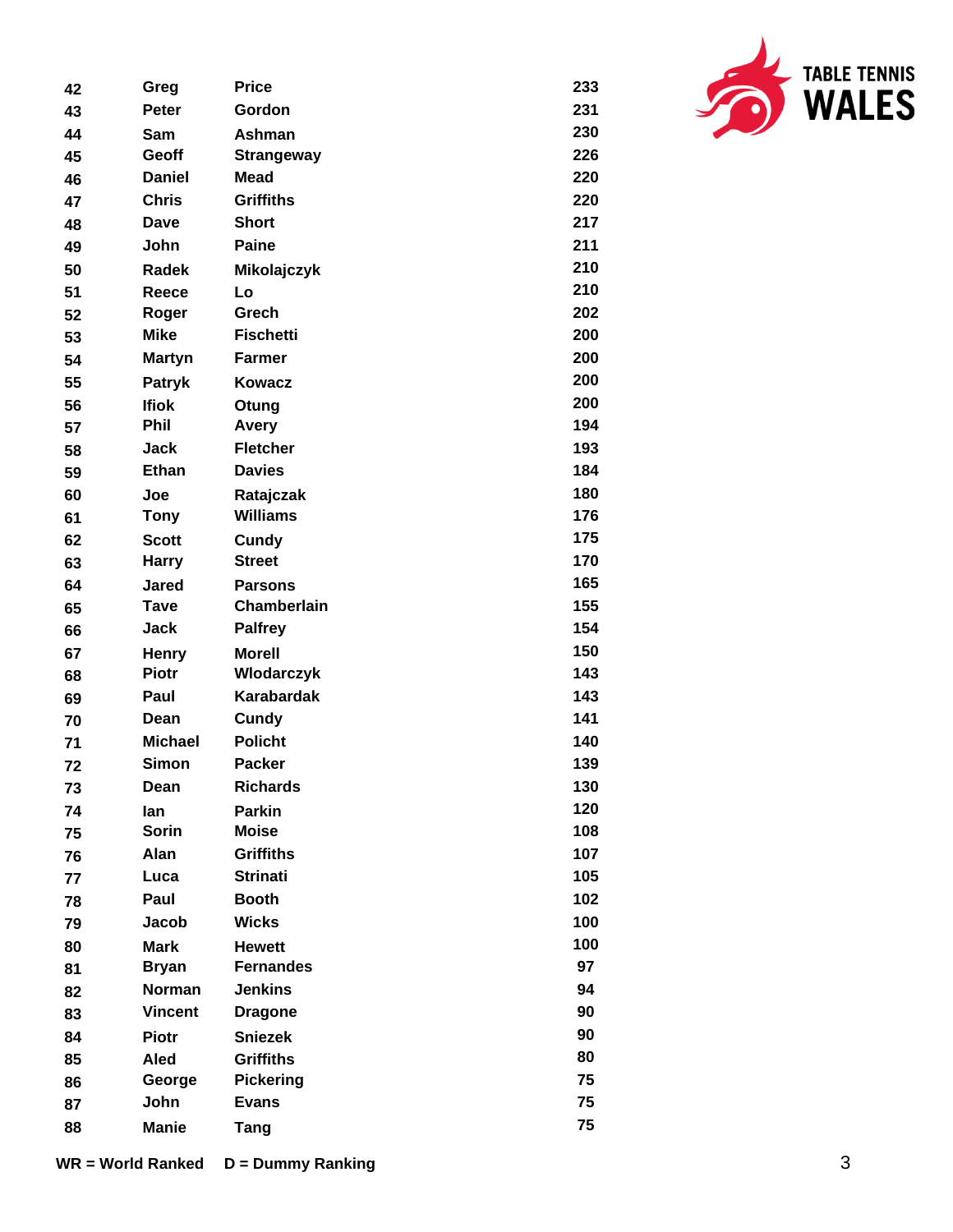| 89  | <b>David</b>   | <b>Flower</b>    | 70 |
|-----|----------------|------------------|----|
| 90  | Conor          | <b>McMichael</b> | 69 |
| 91  | Celyn          | Gowen            | 65 |
| 92  | George         | <b>Anastason</b> | 60 |
| 93  | <b>Nathan</b>  | <b>Carlton</b>   | 60 |
| 94  | Osian          | <b>Wilkshire</b> | 59 |
| 95  | Joseph         | <b>Roberts</b>   | 51 |
| 96  | Logan          | <b>Evans</b>     | 51 |
| 97  | <b>Vince</b>   | Dion             | 50 |
| 98  | <b>Steve</b>   | Wilson           | 50 |
| 99  | Conor          | <b>Edwards</b>   | 50 |
| 100 | <b>Steve</b>   | <b>Eades</b>     | 48 |
| 101 | Bill           | Haddon           | 45 |
| 102 | Osian          | <b>Williams</b>  | 45 |
| 103 | <b>Mike</b>    | <b>Street</b>    | 45 |
| 104 | Paul           | <b>Holliday</b>  | 44 |
| 105 | lestyn         | <b>Howells</b>   | 42 |
| 106 | Jordan         | <b>Price</b>     | 42 |
| 107 | Angelo         | <b>Robles</b>    | 40 |
| 108 | Ryan           | Oyler            | 38 |
| 109 | Adam           | David            | 35 |
| 110 | <b>Daniel</b>  | <b>Harris</b>    | 35 |
| 111 | <b>Colin</b>   | <b>Price</b>     | 34 |
| 112 | <b>Peter</b>   | Gardner          | 34 |
| 113 | Joshua         | Morgan           | 32 |
| 114 | <b>Ismail</b>  | <b>Shankley</b>  | 30 |
| 115 | Cai            | Llewellyn        | 30 |
| 116 | <b>Mark</b>    | <b>Farrow</b>    | 30 |
| 117 | Jamie          | Quin             | 29 |
| 118 | <b>Neil</b>    | Wright           | 25 |
| 119 | <b>Nigel</b>   | Gore             | 25 |
| 120 | Keryn          | <b>Milton</b>    | 22 |
| 121 | <b>Stuart</b>  | <b>Dearden</b>   | 20 |
| 122 | <b>Daniel</b>  | <b>Bekhit</b>    | 20 |
| 123 | <b>Dominic</b> | <b>Brownnutt</b> | 20 |
| 124 | <b>Mostyn</b>  | <b>Lewis</b>     | 20 |
| 125 | Callum         | <b>Pascoe</b>    | 17 |
| 126 | <b>Howell</b>  | Morgan           | 15 |
| 127 | Reg            | <b>Smith</b>     | 15 |
| 128 | Gianni         | <b>Strinati</b>  | 15 |
| 129 | <b>Mason</b>   | <b>Williams</b>  | 11 |
| 130 | <b>David</b>   | <b>Daniels</b>   | 10 |
| 131 | Paul           | <b>Bamsey</b>    | 10 |
| 132 | <b>Nathan</b>  | <b>Thomas</b>    | 8  |
| 133 | <b>Mickey</b>  | <b>Marsh</b>     | 8  |
| 134 | <b>Jack</b>    | Coleman          | 8  |
| 135 | Evan           | <b>Williams</b>  | 7  |

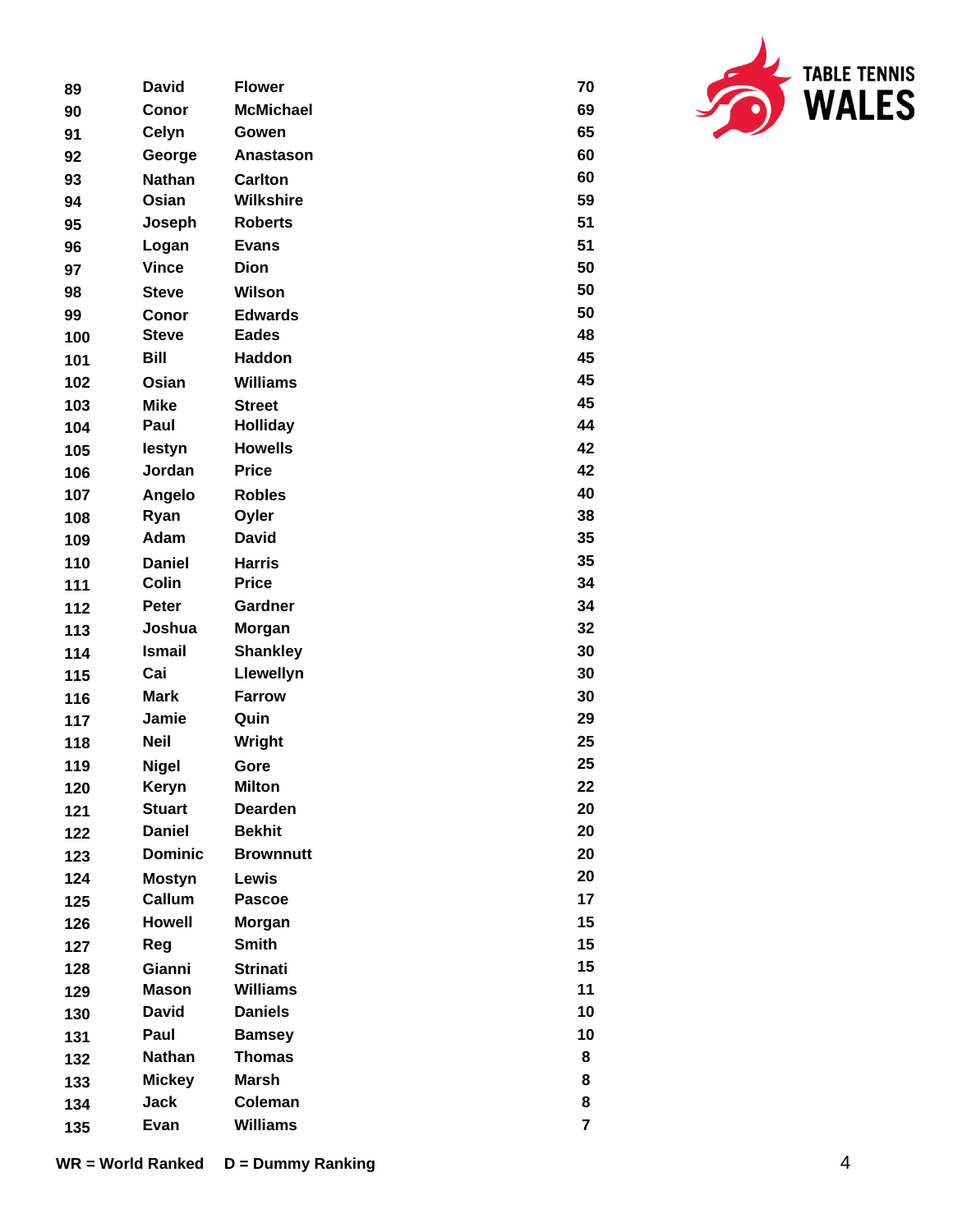| 136 | <b>Andrew</b> | Ryder           | 6              |
|-----|---------------|-----------------|----------------|
| 137 | <b>Tony</b>   | Good            | 6              |
| 138 | Tommy         | Woodland        | 5              |
| 139 | Wayne         | Ford            | 4              |
| 140 | Kallum        | <b>Clement</b>  | 4              |
| 141 | Joseph        | <b>Williams</b> | 3              |
| 142 | Paul          | <b>Curtis</b>   | 3              |
| 143 | Geoff         | Lloyd           | 3              |
| 144 | Lyndon        | <b>Jones</b>    | $\mathbf{2}$   |
| 145 | Lee           | Thomas          | $\mathbf{2}$   |
| 146 | <b>Daniel</b> | <b>Felton</b>   | $\mathbf{2}$   |
| 147 | Evan          | <b>Davies</b>   | $\overline{2}$ |

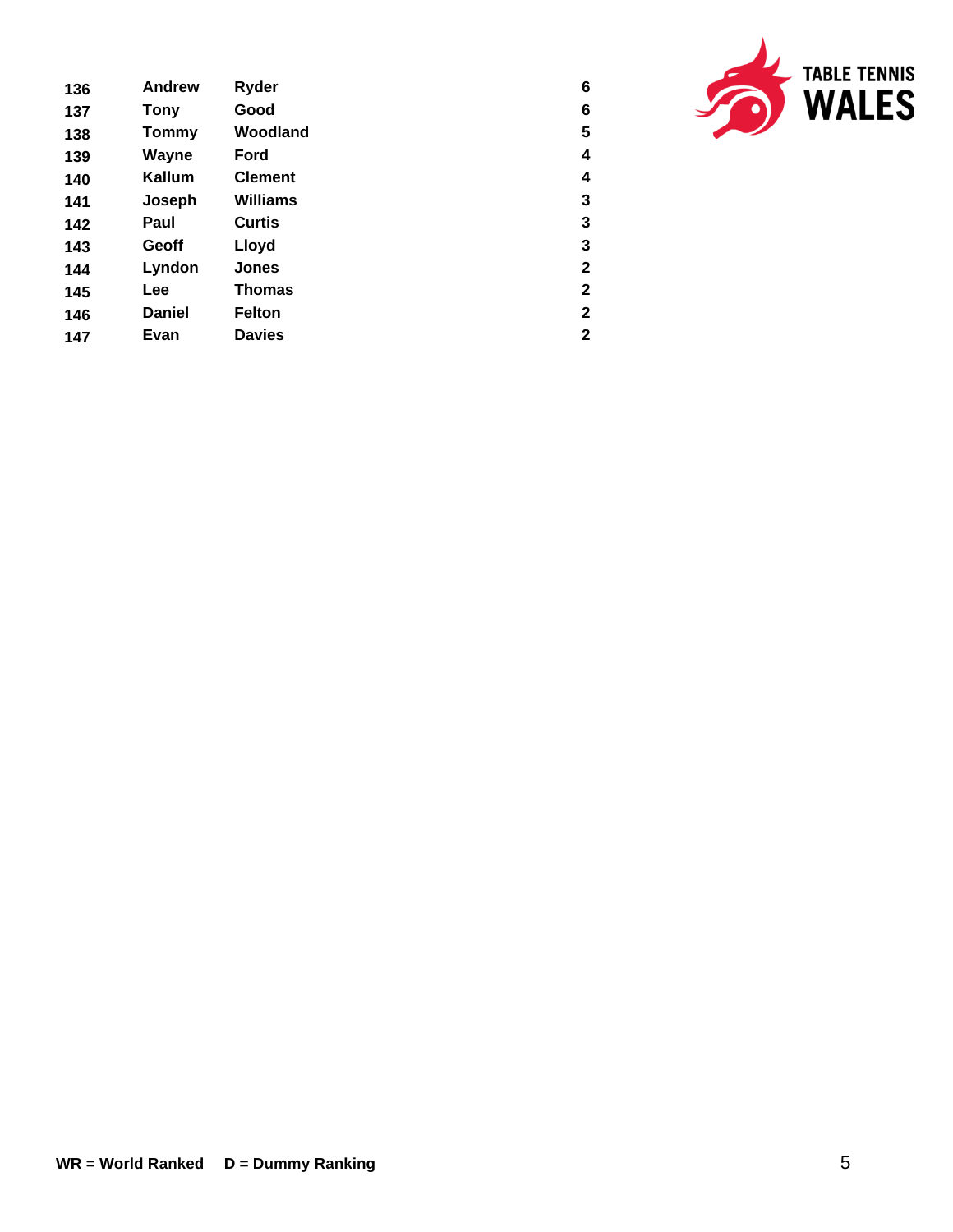## *Senior Women's*



| 1              | <b>Charlotte</b> | Carey                  | <b>WR</b> |
|----------------|------------------|------------------------|-----------|
| $\mathbf{2}$   | <b>Chloe</b>     | <b>Thomas Wu Zhang</b> | <b>WR</b> |
| 3              | Anna             | <b>Hursey</b>          | <b>WR</b> |
| 4              | Lara             | <b>Whitton</b>         | <b>WR</b> |
| 5              | <b>Danielle</b>  | <b>Kelly</b>           | <b>WR</b> |
| 6              | <b>Beth</b>      | <b>Richards</b>        | <b>WR</b> |
| $\overline{7}$ | <b>Catherine</b> | <b>Jones</b>           | 841       |
| 8              | <b>Darcey</b>    | <b>Taylor</b>          | 395       |
| 9              | <b>Ruby</b>      | <b>Elliott</b>         | 313       |
| 10             | <b>Natasha</b>   | Gammon                 | 300       |
| 11             | Louise           | <b>Smith</b>           | 241       |
| 12             | Lucy             | Page                   | 236       |
| 13             | Grace            | <b>Clement</b>         | 219       |
| 14             | Lily             | <b>Walters</b>         | 218       |
| 15             | <b>Bhanureka</b> | <b>Muralitharan</b>    | 201       |
| 16             | <b>Amelie</b>    | <b>David</b>           | 183       |
| 17             | Jenny            | Galloway               | 175       |
| 18             | Carys            | Webster                | 172       |
| 19             | Lydia            | John                   | 162       |
| 20             | Regina           | Grech                  | 158       |
| 21             | <b>Cerys</b>     | <b>Evans</b>           | 133       |
| 22             | Lily             | <b>Elliott</b>         | 130       |
| 23             | <b>Bethan</b>    | <b>Jones</b>           | 129       |
| 24             | <b>Claire</b>    | Flannagan              | 107       |
| 25             | Lauren           | <b>Stacey</b>          | 85        |
| 26             | Jamie-Lee        | <b>Harley</b>          | 82        |
| 27             | <b>Nicole</b>    | Hall                   | 60        |
| 28             | Judith           | <b>Whitton</b>         | 59        |
| 29             | <b>Sasha</b>     | Lewis                  | 32        |
| 30             | <b>Seren</b>     | <b>Jones</b>           | 32        |
| 31             | Jane             | <b>Reeks</b>           | 23        |
| 32             | <b>Marilyn</b>   | Morgan                 | 20        |
| 33             | Julie            | <b>Hughes</b>          | 19        |
| 34             | Morgan           | <b>Day-Davies</b>      | 17        |
| 35             | <b>Beth</b>      | <b>Roberts</b>         | 8         |
| 36             | Eden             | Western                | 6         |
|                |                  |                        |           |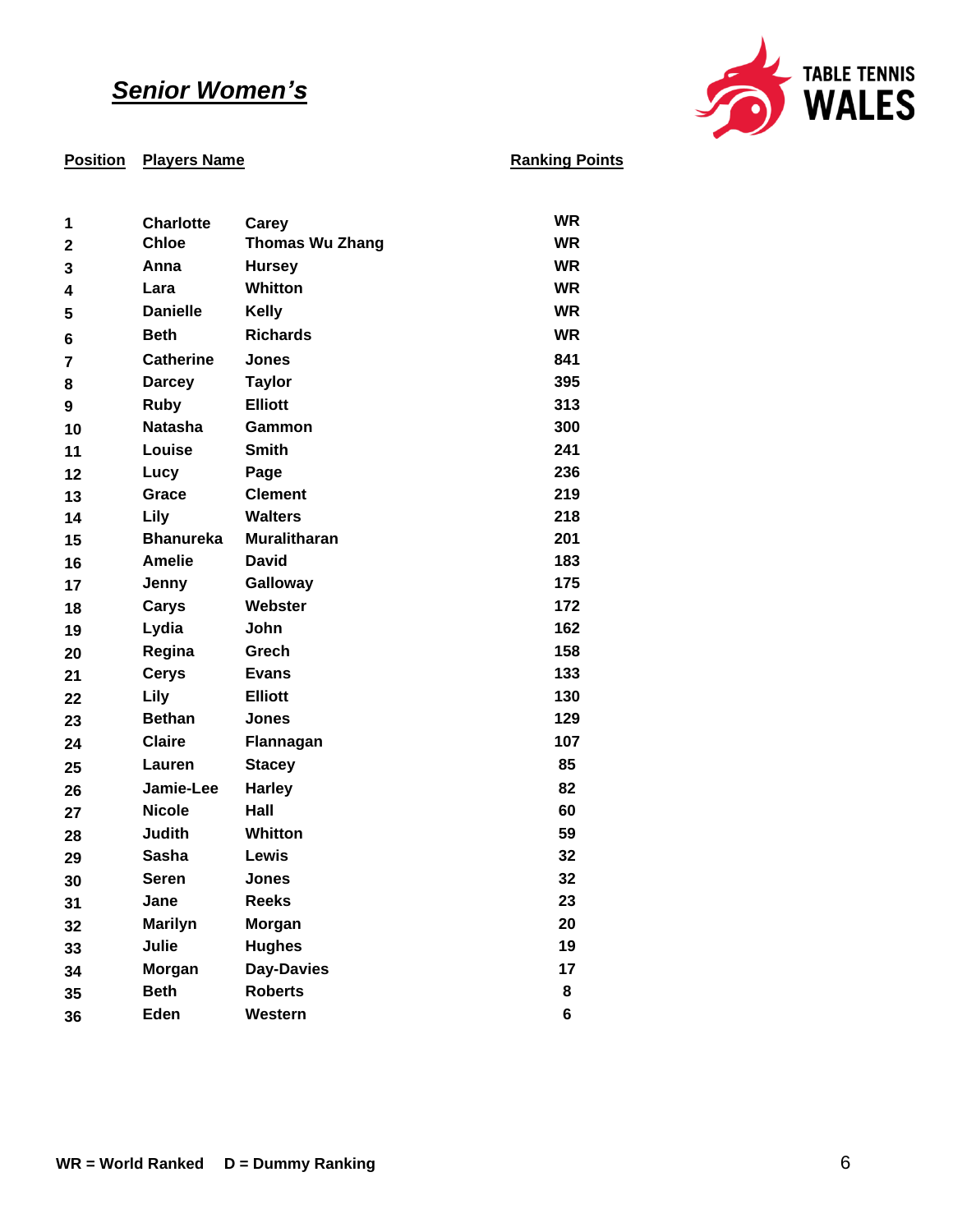## *Under 21 Men's*



| 1            | Louie           | <b>Evans</b>     | 787 |
|--------------|-----------------|------------------|-----|
| $\mathbf{2}$ | Evan            | O'Connor         | 551 |
| 3            | Jacob           | Young            | 401 |
| 4            | Harri           | <b>Docherty</b>  | 310 |
| 5            | Sam             | <b>Slatter</b>   | 203 |
| 6            | <b>Rhys</b>     | <b>Hetherton</b> | 200 |
| 7            | lestyn          | <b>Howells</b>   | 106 |
| 8            | Oscar           | <b>Marriot</b>   | 100 |
| 9            | <b>Rhys</b>     | Morgan           | 100 |
| 10           | <b>Benedict</b> | Watson           | 61  |
| 11           | Sam             | Ashmen           | 50  |
| 12           | Luca            | <b>Strinati</b>  | 50  |
| 13           | Ben             | Lam              | 50  |
| 14           | Ben             | <b>Allen</b>     | 33  |
| 15           | Joseph          | <b>Roberts</b>   | 25  |
| 16           | <b>Rhys</b>     | <b>Fiddler</b>   | 25  |
| 17           | Cade            | Short            | 21  |
| 18           | <b>Jack</b>     | <b>Palfrey</b>   | 10  |
| 19           | <b>Henry</b>    | <b>Morrell</b>   | 10  |
| 20           | <b>Abhishek</b> | <b>Bathula</b>   | 9   |
| 21           | Owen            | Hopwood          | 5   |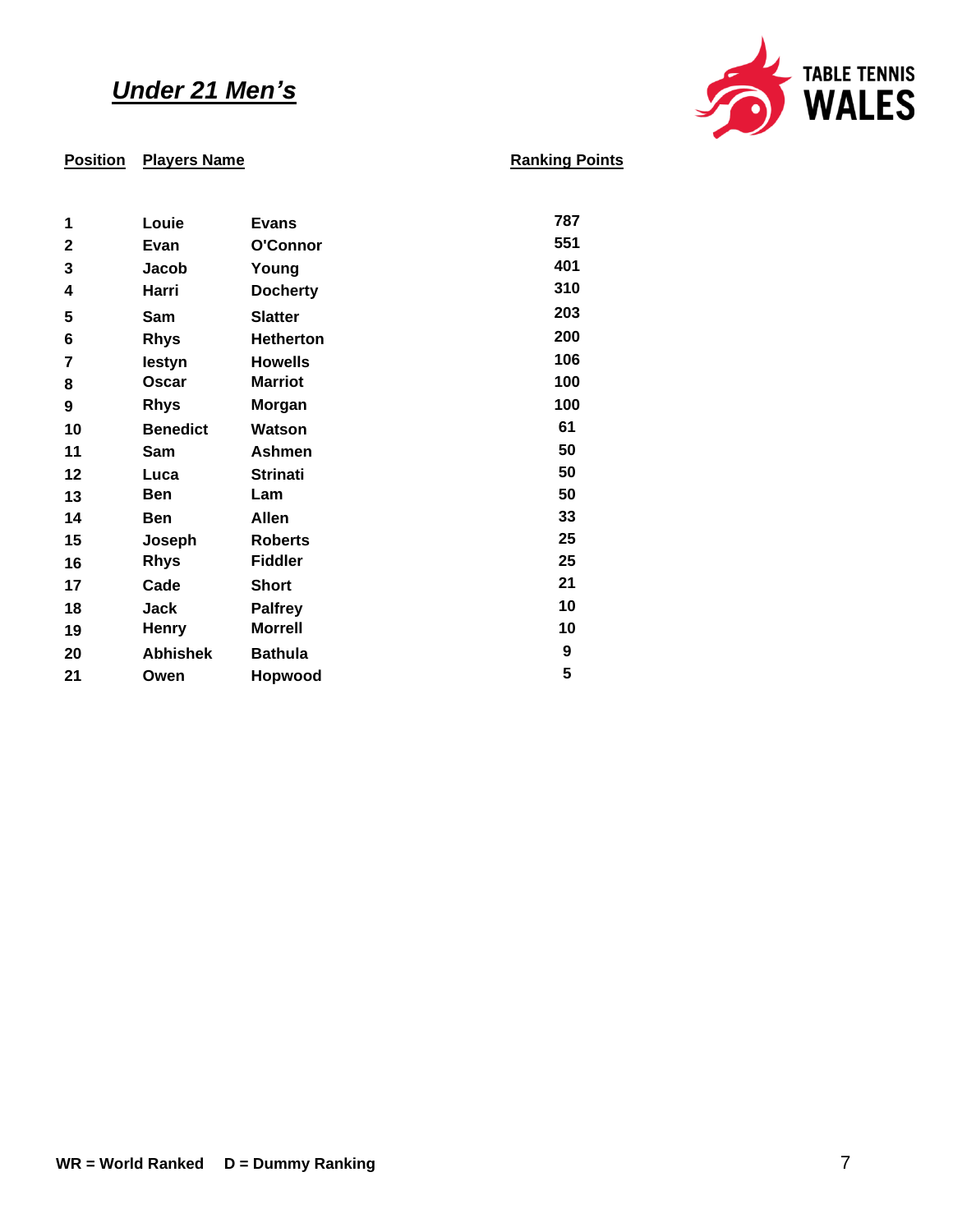## *Under 21 Women's*



| 1            | <b>Danielle</b> | <b>Kelly</b>    | 780 |
|--------------|-----------------|-----------------|-----|
| $\mathbf{2}$ | Lara            | Whitton         | 772 |
| 3            | Anna            | <b>Hursey</b>   | 555 |
| 4            | <b>Beth</b>     | <b>Richards</b> | 283 |
| 5            | Lauren          | <b>Stacey</b>   | 274 |
| 6            | Ruby            | <b>Elliot</b>   | 200 |
| 7            | Grace           | <b>Clement</b>  | 15  |
| 8            | Lydia           | John            | 10  |
| 9            | Jamie-Lee       | <b>Harley</b>   | 7   |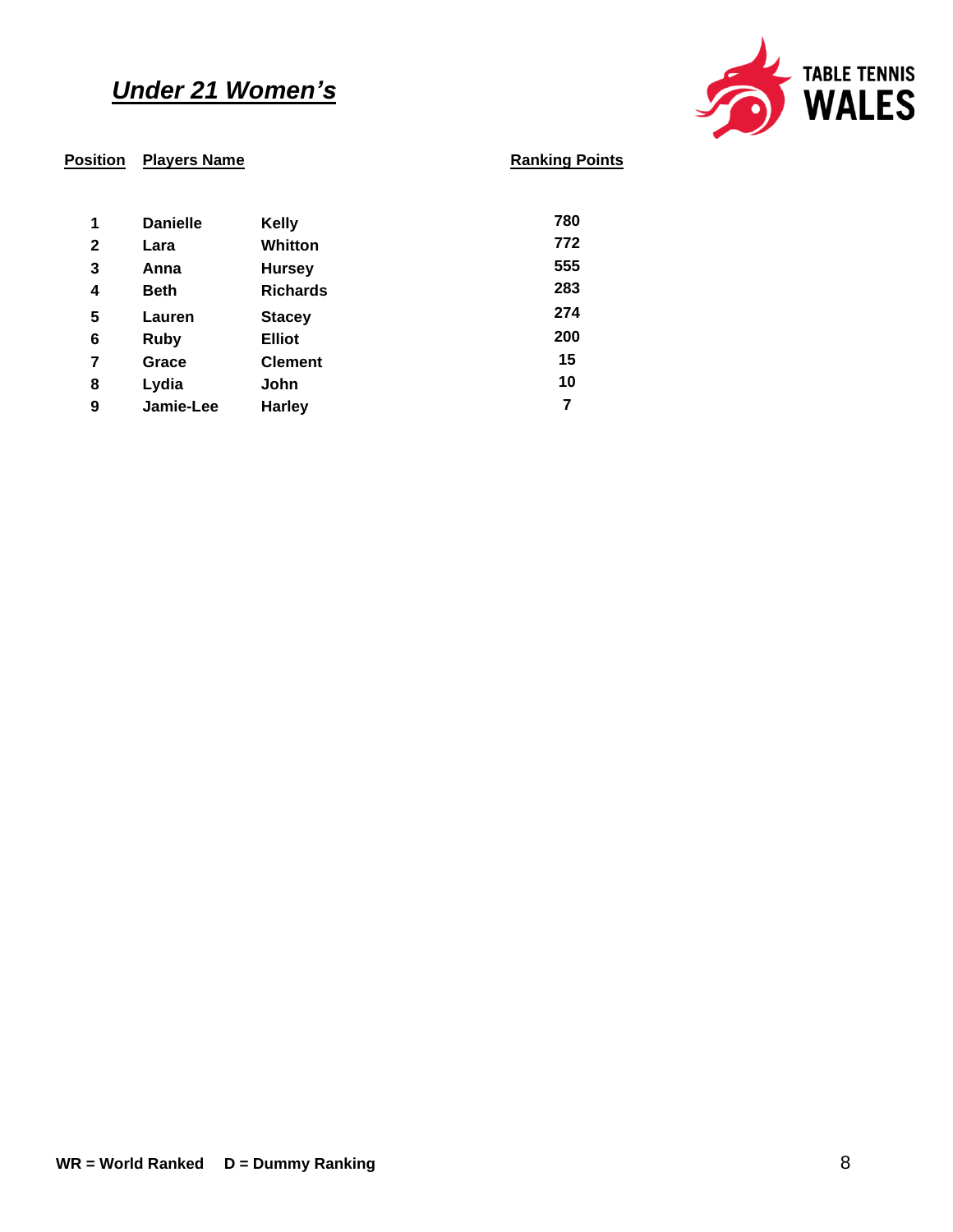## *Junior Boy's*



| 1            | Louie          | <b>Evans</b>             | 1986 |
|--------------|----------------|--------------------------|------|
| $\mathbf{2}$ | Harri          | <b>Docherty</b>          | 1210 |
| 3            | Evan           | O'Connor                 | 912  |
| 4            | <b>Ben</b>     | Allen                    | 854  |
| 5            | <b>Oscar</b>   | <b>Marriott</b>          | 579  |
| 6            | <b>Rhys</b>    | <b>Hetherton</b>         | 546  |
| 7            | Sam            | <b>Slatter</b>           | 444  |
| 8            | <b>Rhys</b>    | <b>Fiddler</b>           | 252  |
| 9            | Joseph         | <b>Roberts</b>           | 251  |
| 10           | <b>Toby</b>    | <b>Harwood</b>           | 250  |
| 11           | Elis           | O'Connor                 | 125  |
| 12           | Jayden         | <b>Meadows</b>           | 120  |
| 13           | Evan           | <b>Williams</b>          | 37   |
| 14           | Luca           | <b>Strinati</b>          | 35   |
| 15           | Cai            | Llewellyn                | 25   |
| 16           | Adam           | <b>David</b>             | 15   |
| 17           | <b>Dominic</b> | <b>Brownnutt</b>         | 10   |
| 18           | <b>Harry</b>   | <b>Street</b>            | 10   |
| 19           | Jack           | O'Duffy                  | 8    |
| 20           | Jack           | Coleman                  | 1    |
| 21           | Osian          | <b>Wilkshire</b>         | 1    |
| 22           | <b>Theo</b>    | <b>Charles-Pritchard</b> | 1    |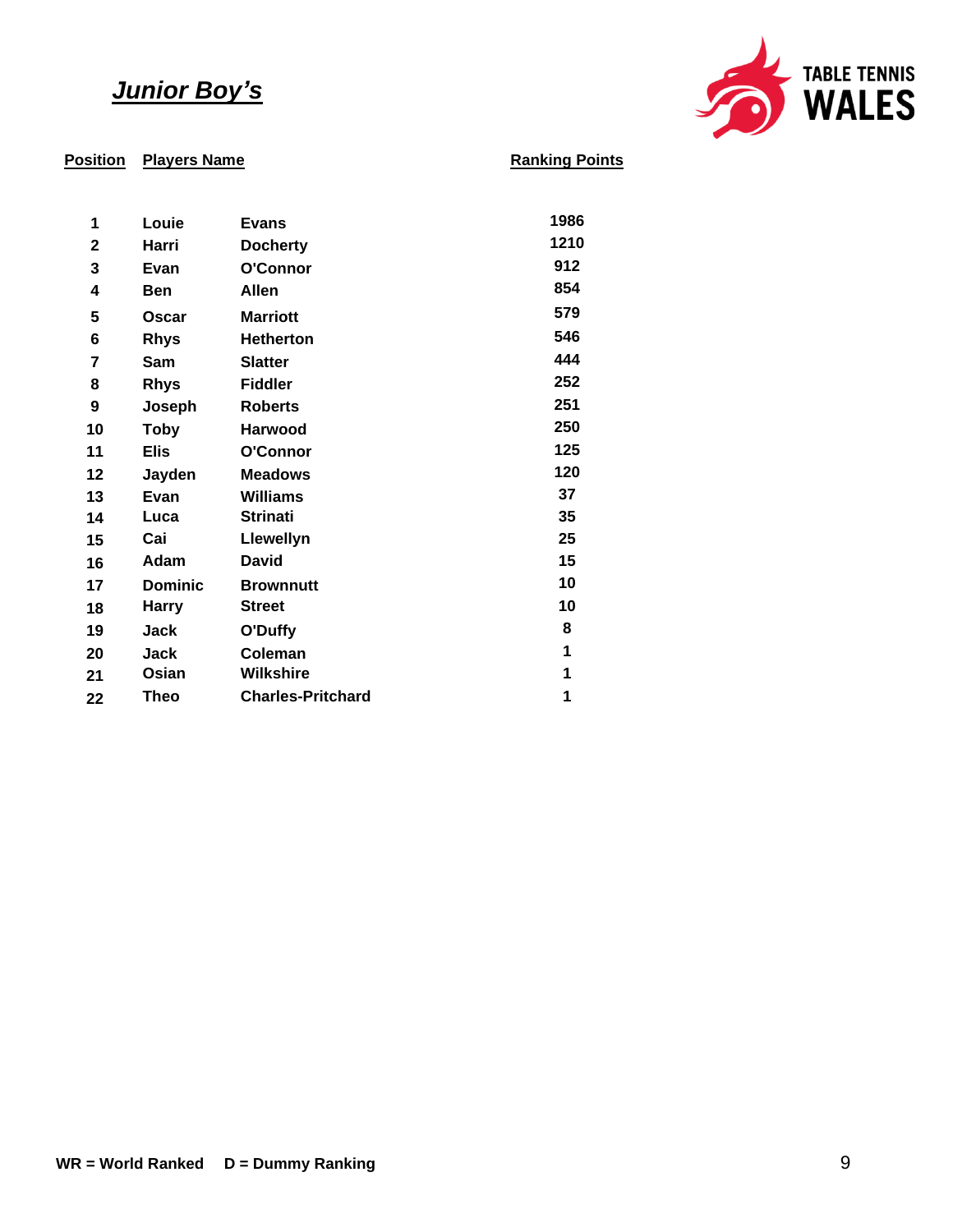## *Junior Girl's*



| <b>Position</b> | <b>Players Name</b> |                | Ranking<br><b>Points</b> |
|-----------------|---------------------|----------------|--------------------------|
| 1               | Anna                | <b>Hursey</b>  | <b>WR</b>                |
| 2               | Lara                | Whitton        | 1550                     |
| 3               | <b>Ruby</b>         | <b>Elliott</b> | 799                      |
| 4               | Lauren              | <b>Stacey</b>  | 560                      |
| 5               | <b>Darcey</b>       | <b>Taylor</b>  | 425                      |
| 6               | Grace               | <b>Clement</b> | 336                      |
| 7               | Sasha               | Lewis          | 111                      |
| 8               | <b>Bethan</b>       | <b>Jones</b>   | 61                       |
| 9               | Lowri               | Hurd           | 50                       |
| 10              | <b>Morgan</b>       | Day-Davies     | 17                       |
| 11              | <b>Bethan</b>       | <b>Kelly</b>   | 10                       |
|                 |                     |                |                          |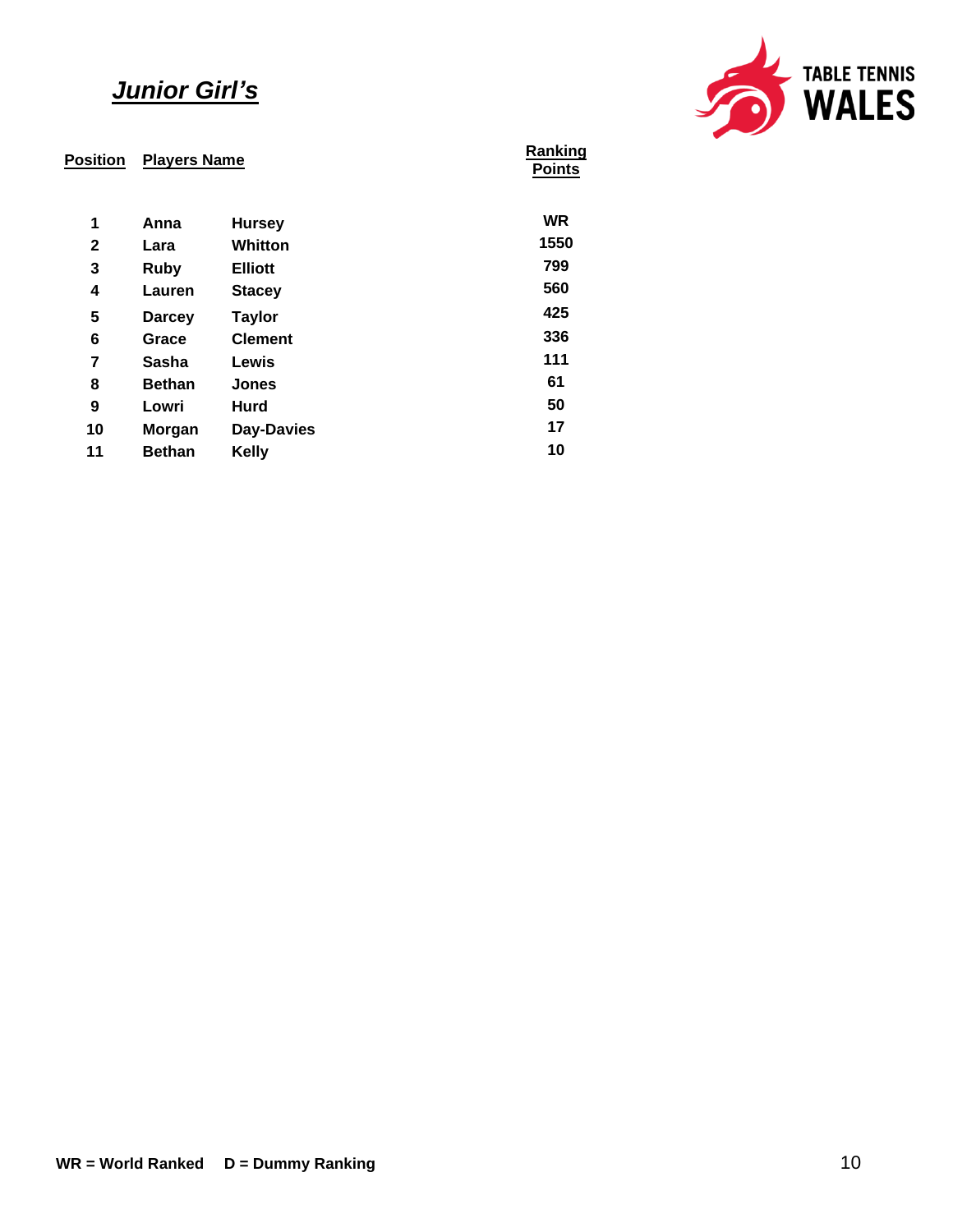## *Cadet Boy's*



| 1            | <b>Elis</b>    | O'Connor         | 881 |
|--------------|----------------|------------------|-----|
| $\mathbf{2}$ | <b>Toby</b>    | <b>Harwood</b>   | 996 |
| 3            | Rhydian        | <b>Johnson</b>   | 245 |
| 4            | <b>Harry</b>   | <b>Street</b>    | 230 |
| 5            | <b>Dominic</b> | <b>Brownnutt</b> | 175 |
| 6            | Luca           | <b>Strinati</b>  | 100 |
| 7            | Andy           | Wang             | 100 |
| 8            | <b>Daniel</b>  | <b>Mead</b>      | 150 |
| 9            | Osian          | Wilkshire        | 21  |
| 10           | Harri          | <b>Palfrey</b>   | 10  |
| 11           | Logan          | <b>Evans</b>     | 10  |
| 12           | Jordan         | <b>Price</b>     | 8   |
| 13           | Gianni         | <b>Strinati</b>  | 1   |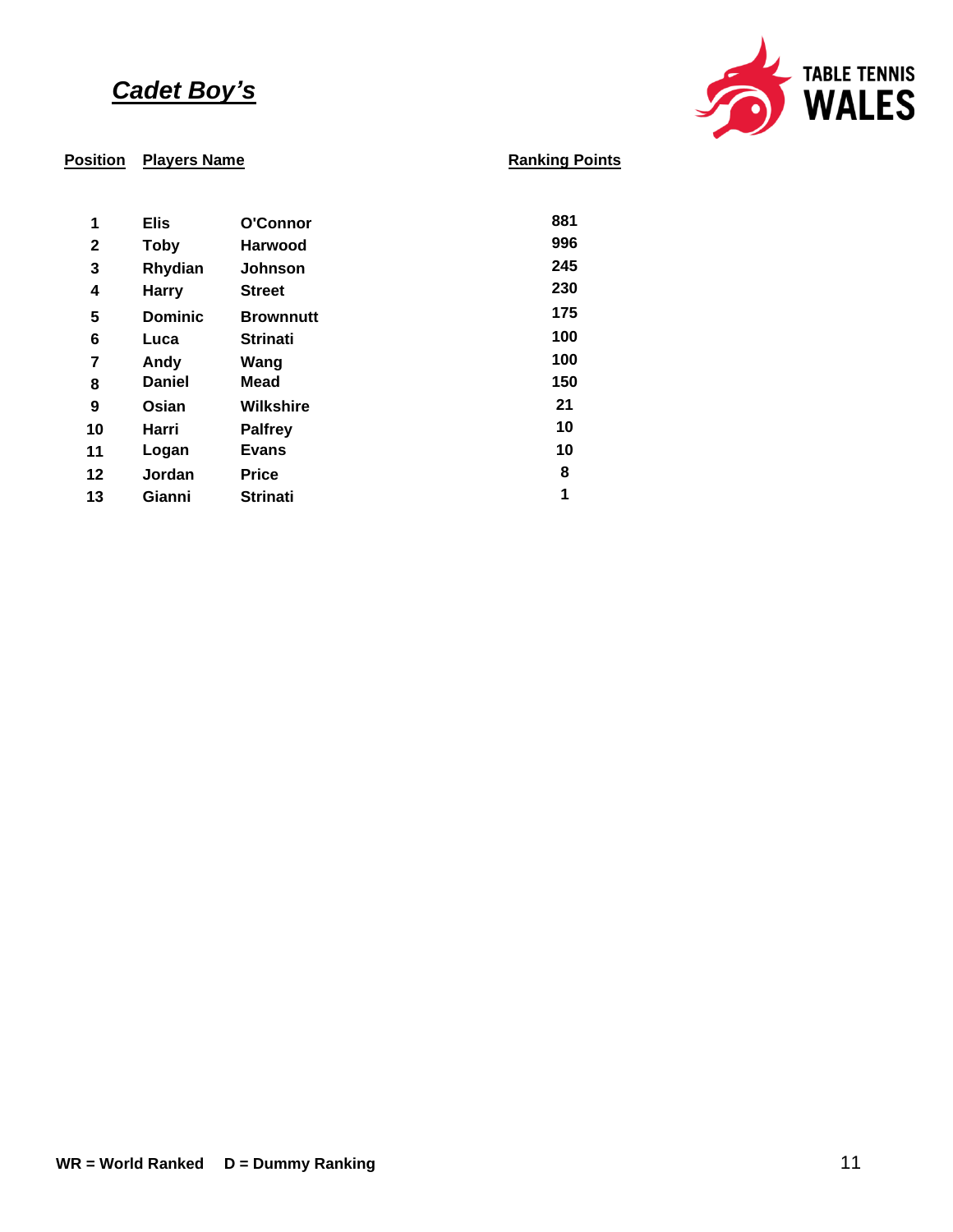## *Cadet Girl's*



| 1            | <b>Ruby</b>   | <b>Elliott</b> | 1948 |
|--------------|---------------|----------------|------|
| $\mathbf{2}$ | Lowri         | Hurd           | 1105 |
| 3            | <b>Darcey</b> | <b>Taylor</b>  | 425  |
| 4            | Lily          | <b>Elliott</b> | 384  |
| 5            | Sasha         | Lewis          | 333  |
| 6            | Lily          | <b>Walters</b> | 110  |
|              | <b>Bethan</b> | <b>Kelly</b>   | 1    |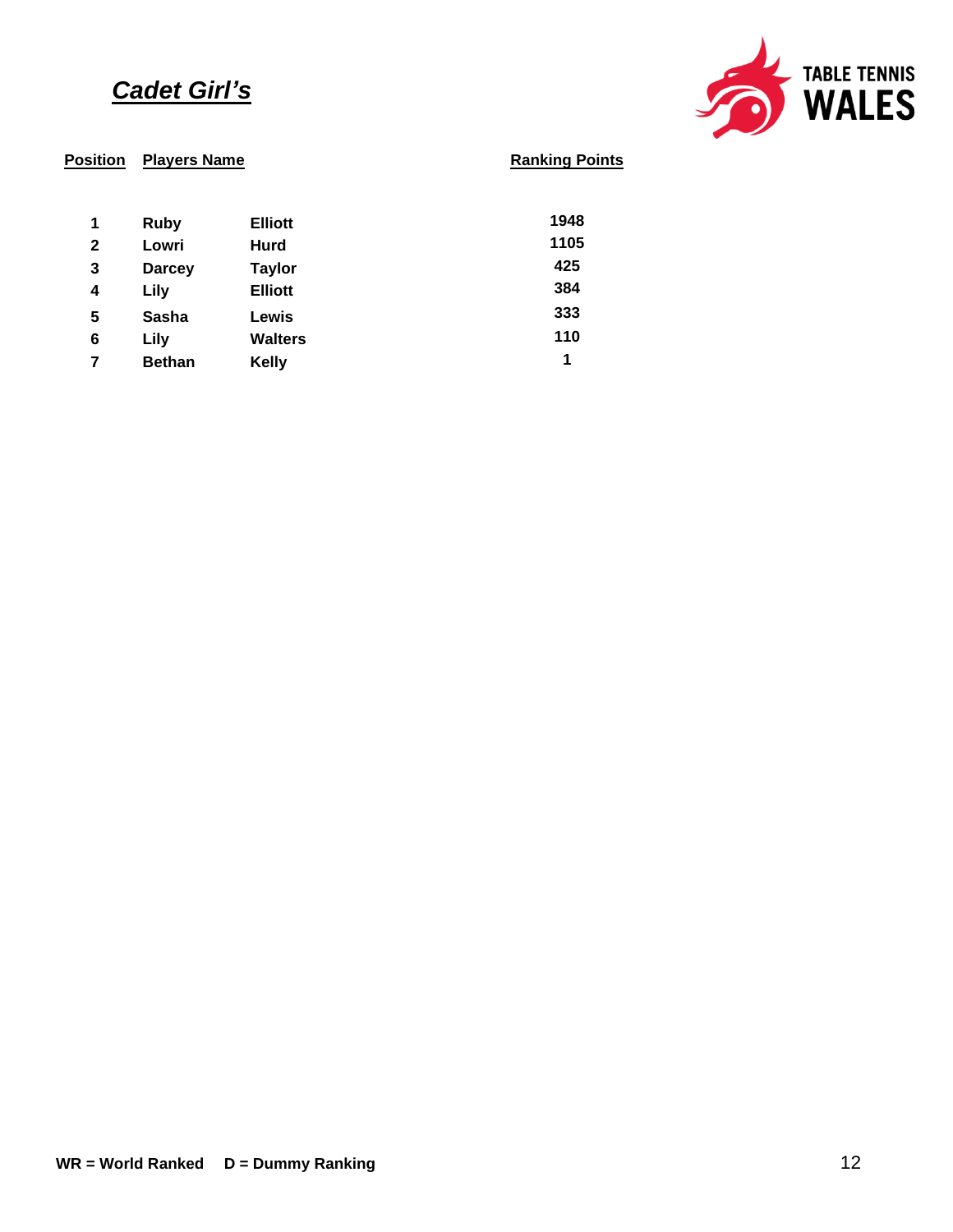## *Under 13 Boy's*



| 1            | <b>Daniel</b> | Mead              | 695 |
|--------------|---------------|-------------------|-----|
| $\mathbf{2}$ | <b>Harry</b>  | <b>Street</b>     | 500 |
| 3            | <b>Daniel</b> | <b>Harrison</b>   | 110 |
| 4            | Gianni        | <b>Strinati</b>   | 100 |
| 5            | <b>Piotr</b>  | <b>Wlodarczyk</b> | 10  |
| 6            | <b>Rhys</b>   | <b>Jones</b>      | 1   |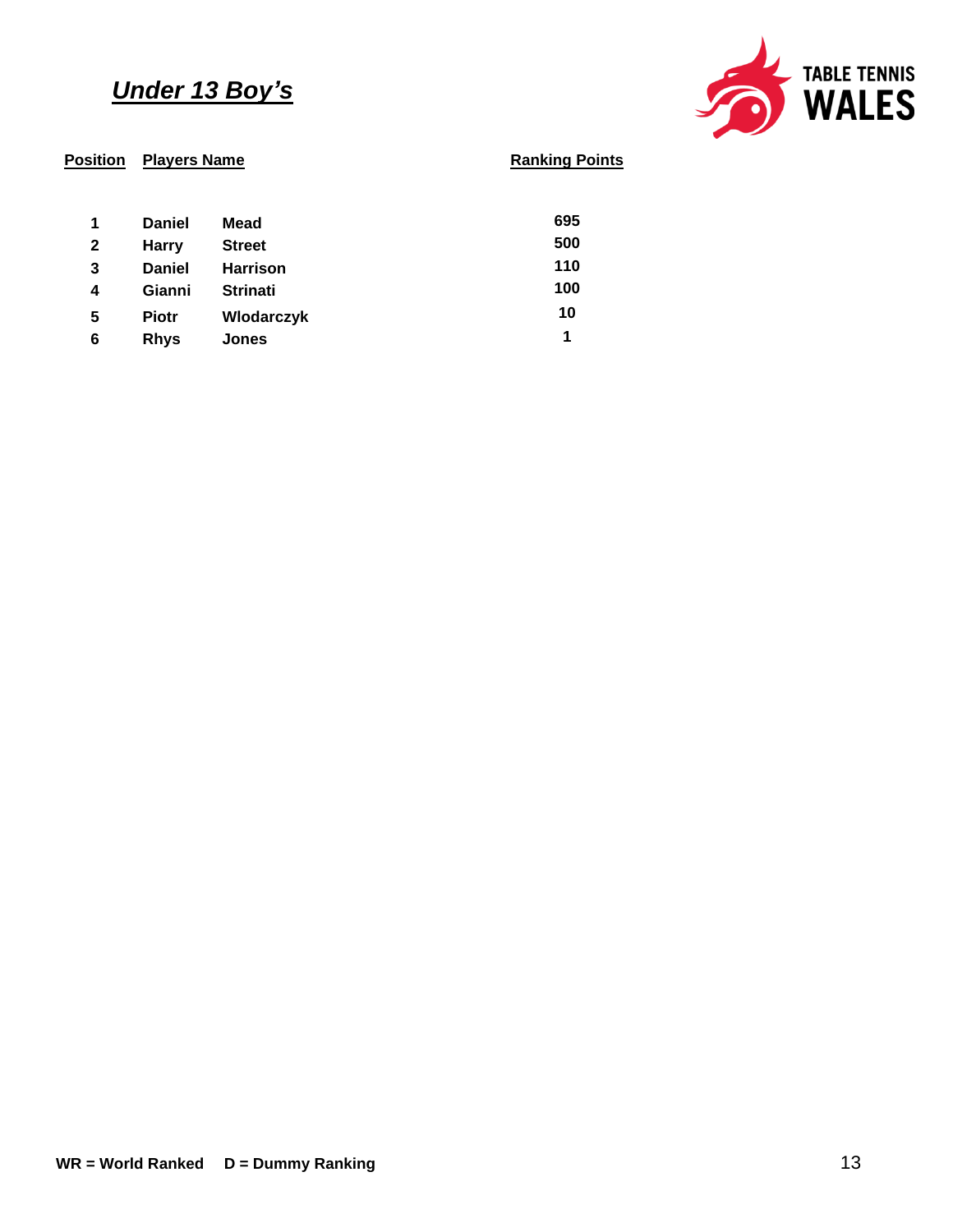## *Under 13 Girl's*



| <b>Position</b> | <b>Players Name</b> |                | <b>Ranking P</b> |
|-----------------|---------------------|----------------|------------------|
| 1               | Lily                | <b>Elliott</b> | 1208             |
| $\mathbf{2}$    | Lily                | <b>Walters</b> | 497              |
| 3               | <b>Seren</b>        | <b>Jones</b>   | 372              |
| 4               | <b>Amelie</b>       | <b>David</b>   | 111              |
| 5               | <b>Seren</b>        | <b>Hicks</b>   | 18               |
| 6               | <b>Penelope</b>     | Muil           | 10               |
|                 |                     |                |                  |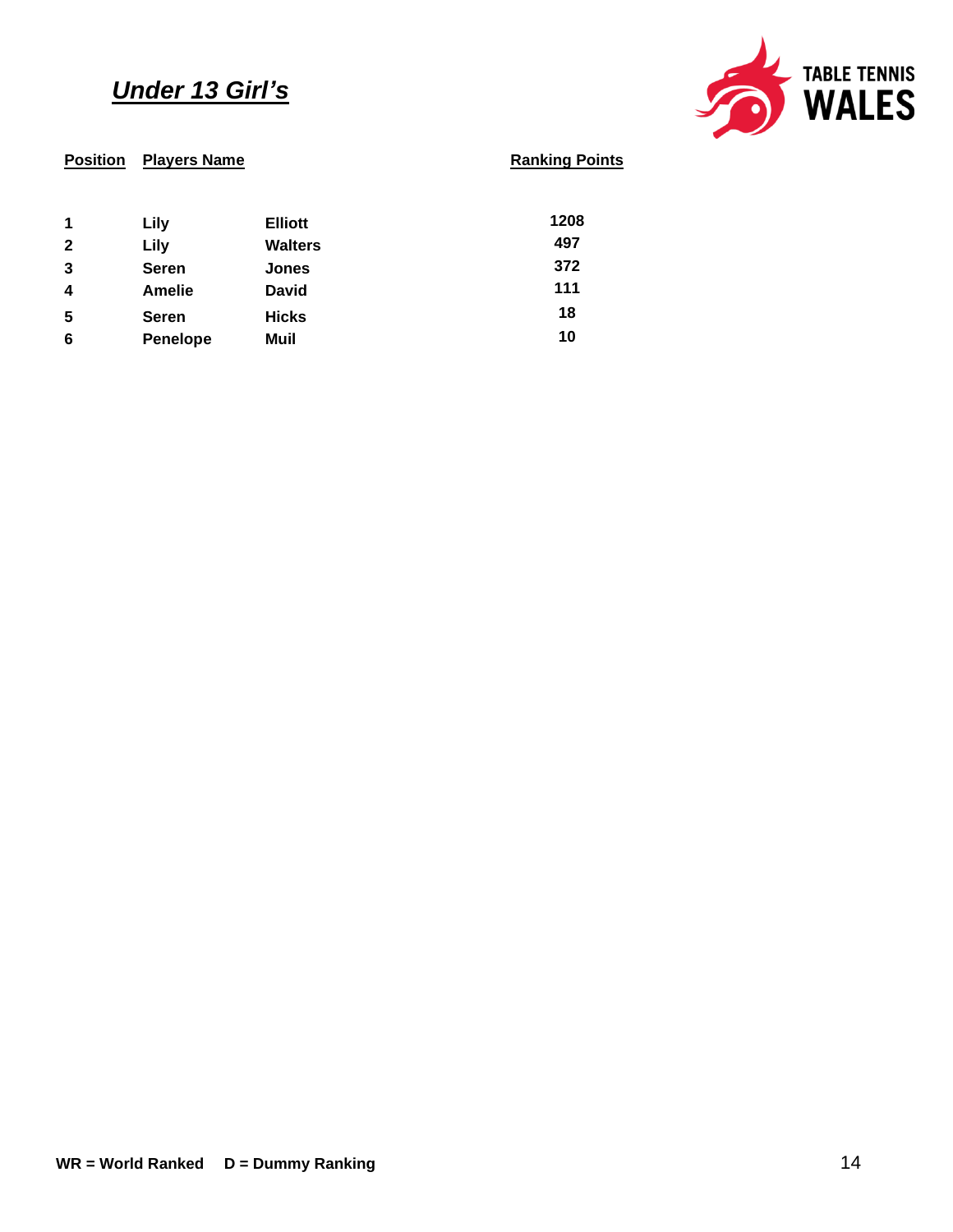## *Veteran Over 40 Men's*



| 1                       | Owen                     | <b>Clutterbuck</b>       | 740            |    |
|-------------------------|--------------------------|--------------------------|----------------|----|
| $\mathbf 2$             | Ryan                     | Owen                     | 506            |    |
| 3                       | Lee                      | <b>Thomas</b>            | 481            |    |
| 4                       | <b>Danny</b>             | <b>Harris</b>            | 475            |    |
| 5                       | <b>Mark</b>              | <b>Simon</b>             | 357            |    |
| 6                       | <b>Dave</b>              | <b>Lloyd</b>             | 328            |    |
| $\overline{\mathbf{r}}$ | <b>Dennis</b>            | <b>Bromage</b>           | 298            |    |
| 8                       | <b>Mark</b>              | <b>Farrow</b>            | 246            |    |
| 9                       | John                     | <b>Hook</b>              | 222            |    |
| 10                      | Jonathan                 | Allen                    | 212            |    |
| 11                      | <b>Tony</b>              | <b>Batram</b>            | 170            |    |
| 12                      | Paul                     | <b>Collins</b>           | 158            |    |
| 13                      | John                     | Paine                    | 154            |    |
| 14                      | <b>Tony</b>              | <b>Collins</b>           | 110            |    |
| 15                      | <b>Mark</b>              | <b>Edmunds</b>           | 104            |    |
| 16                      | Roger                    | Grech                    | 102            |    |
| 17                      | <b>Neil</b>              | Wright                   | 94             |    |
| 18                      | <b>Steve</b>             | <b>Eades</b>             | 90             |    |
| 19                      | <b>Brian</b>             | Fernandez                | 88             |    |
| 20                      | <b>Andrew</b>            | Ryder                    | 87             |    |
| 21                      | <b>David</b>             | <b>Lloyd</b>             | 79             |    |
| 22                      | Ray                      | Goulding                 | 72             |    |
| 23                      | <b>Vincent</b>           | <b>Dragone</b>           | 71             |    |
| 24                      | <b>Barrie</b>            | <b>Russ</b>              | 65             |    |
| 25                      | <b>Simon</b>             | <b>Packer</b>            | 63             |    |
| 26                      | Geoff                    | <b>Strangeway</b>        | 55             |    |
| 27                      | John                     | <b>Thomas</b>            | 54             |    |
| 28                      | Ceri                     | Higgon                   | 51             |    |
| 29                      | Reg                      | <b>Smith</b>             | 44             |    |
| 30                      | Peter                    | Gordon                   | 43             |    |
| 31                      | <b>Chris</b>             | <b>Boswell</b>           | 41             |    |
| 32                      | <b>Mark</b>              | <b>Bishop</b>            | 40             |    |
| 33                      | <b>Mike</b>              | <b>Watts</b>             | 29             |    |
| 34                      | <b>Harold</b>            | <b>Furber</b>            | 23             |    |
| 35                      | <b>Howard</b>            | Gaut                     | 16             |    |
| 36                      | Alan                     | <b>Griffiths</b>         | 15             |    |
| 37                      | <b>Steve</b>             | Hall                     | 12             |    |
| 38                      | Sam                      | Ogunade                  | 10             |    |
| 39                      | Omer                     | <b>Minhas</b>            | 10             |    |
| 40                      | <b>Steve</b>             | Wilson                   | $\overline{7}$ |    |
| 41                      | Dave                     | <b>Foster</b>            | $\overline{7}$ |    |
|                         | <b>WR = World Ranked</b> | <b>D</b> = Dummy Ranking |                | 15 |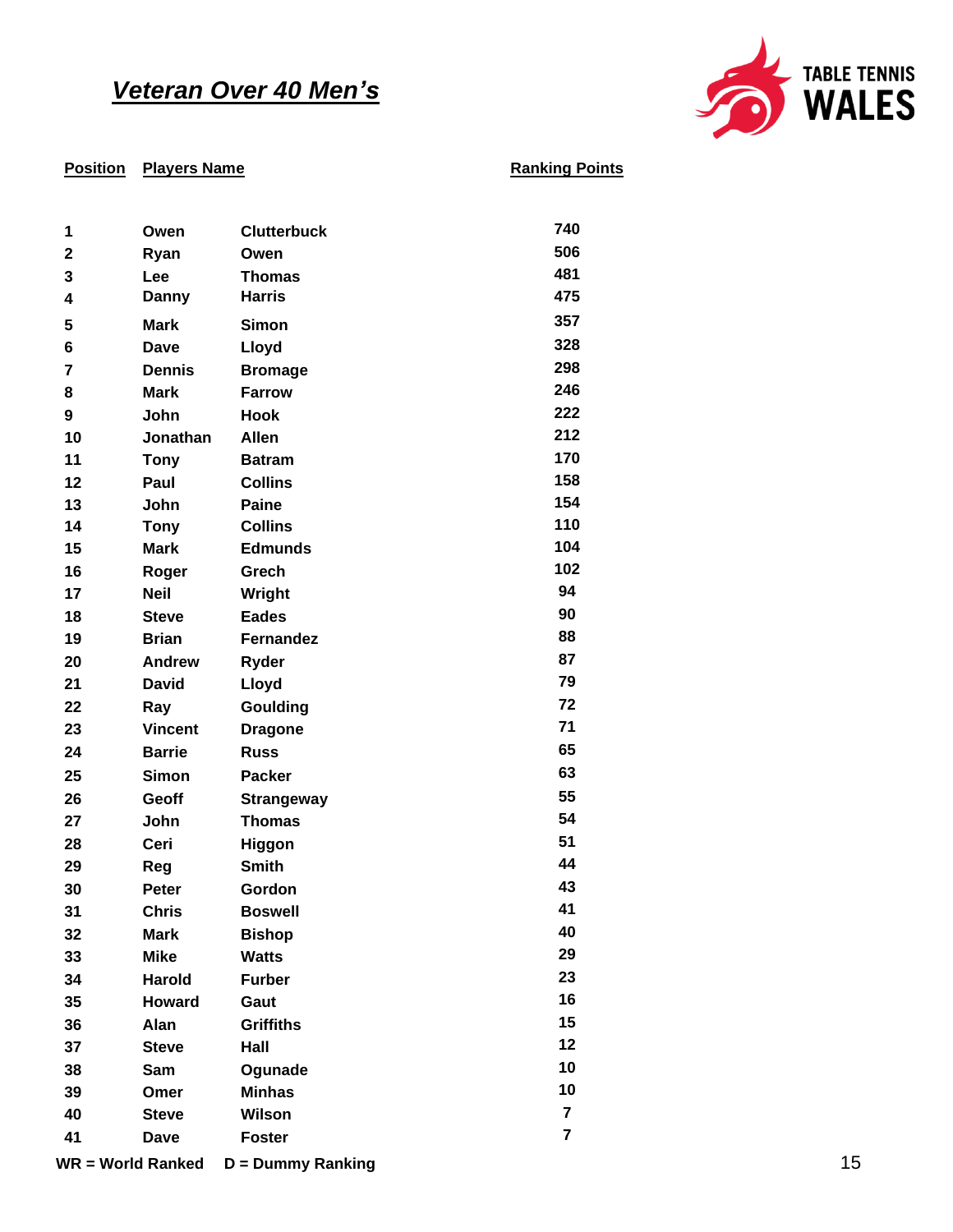| <b>TABLE TENNIS</b><br><b>WALES</b> |
|-------------------------------------|
|-------------------------------------|

| 42 | <b>Nigel</b>   | <b>Stopher</b>   | $\overline{\mathbf{7}}$ |
|----|----------------|------------------|-------------------------|
| 43 | Gareth         | <b>Dommett</b>   | 6                       |
| 44 | <b>Michael</b> | <b>Policht</b>   | 6                       |
| 45 | <b>Kevin</b>   | Gertsen          | $\bf 6$                 |
| 46 | Glyn           | <b>Kellow</b>    | 6                       |
| 47 | Craig          | <b>Henton</b>    | $\bf 6$                 |
| 48 | <b>Colin</b>   | <b>Price</b>     | $\bf 6$                 |
| 49 | lan            | <b>Ault</b>      | 5                       |
| 50 | Ken            | <b>Connor</b>    | $\overline{\mathbf{4}}$ |
| 51 | lan            | <b>Shipley</b>   | 3                       |
| 52 | Paul           | <b>Holliday</b>  | 3                       |
| 53 | Peter          | Gardner          | 3                       |
| 54 | Paul           | <b>Booth</b>     | $\overline{\mathbf{2}}$ |
| 55 | <b>Frank</b>   | <b>Hillier</b>   | $\mathbf 2$             |
| 56 | lan            | <b>Maggs</b>     | $\mathbf{2}$            |
| 57 | <b>CK</b>      | Tan              | $\mathbf 2$             |
| 58 | <b>Keith</b>   | <b>Armstrong</b> | $\overline{\mathbf{1}}$ |
| 59 | Reg            | John             | $\mathbf 1$             |
| 60 | <b>Bill</b>    | <b>Haddon</b>    | 1                       |
| 61 | Geoffrey       | Garrett          | 1                       |
| 62 | Paul           | <b>Bradburn</b>  | $\mathbf 1$             |
| 63 | Roger          | <b>Thomas</b>    | $\mathbf 1$             |
| 64 | <b>Mark</b>    | <b>Bryant</b>    | 1                       |
| 65 | <b>Ifiok</b>   | Otung            | 1                       |
| 66 | <b>David</b>   | <b>Buck</b>      | 1                       |
| 67 | Lino           | <b>Fernandez</b> | $\mathbf 1$             |
| 68 | <b>Francis</b> | <b>Humphris</b>  | 1                       |
| 69 | Roger          | Lee              | 1                       |
| 70 | <b>Tony</b>    | <b>Williams</b>  | 1                       |
| 71 | <b>Steve</b>   | <b>Buck</b>      | 1                       |
| 72 | <b>Mark</b>    | Pugh             | 1                       |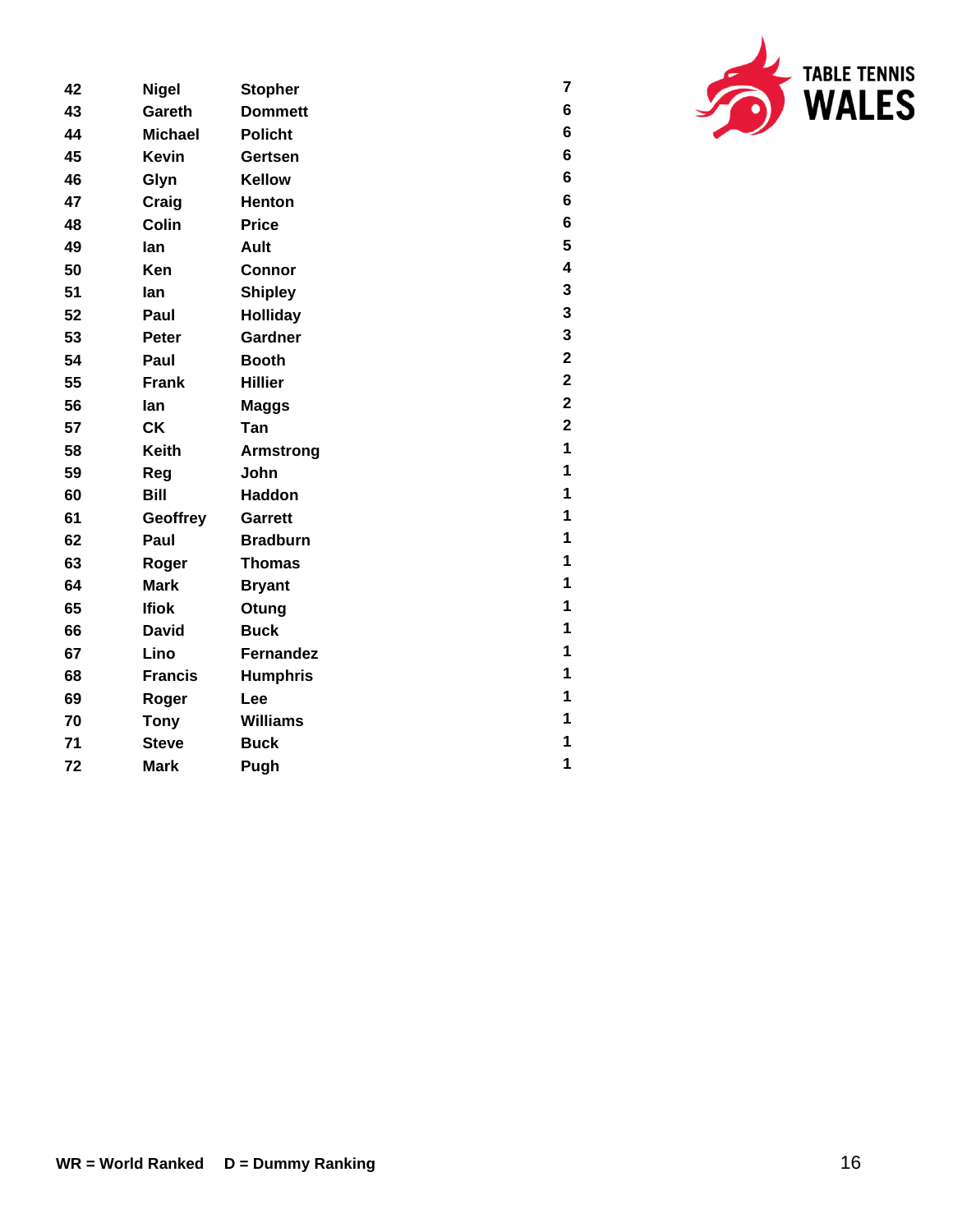## *Veteran Over 40 Women's*



| 1                       | <b>Catherine</b> | <b>Jones</b>        | 600 |
|-------------------------|------------------|---------------------|-----|
| $\mathbf{2}$            | Lynne            | <b>Harrison</b>     | 300 |
| 3                       | Lucy             | Page                | 50  |
| $\overline{\mathbf{4}}$ | Regina           | Grech               | 12  |
| 5                       | <b>Bhanureka</b> | <b>Muralitharan</b> | 10  |
| 6                       | <b>Marilyn</b>   | <b>Morgan</b>       | 3   |
| 7                       | <b>Judith</b>    | <b>Whitton</b>      | 3   |
| 8                       | <b>Christina</b> | Wright              | 3   |
| 9                       | Jane             | <b>Reeks</b>        | 1   |
| 10                      | Helen            | Levy                | 1   |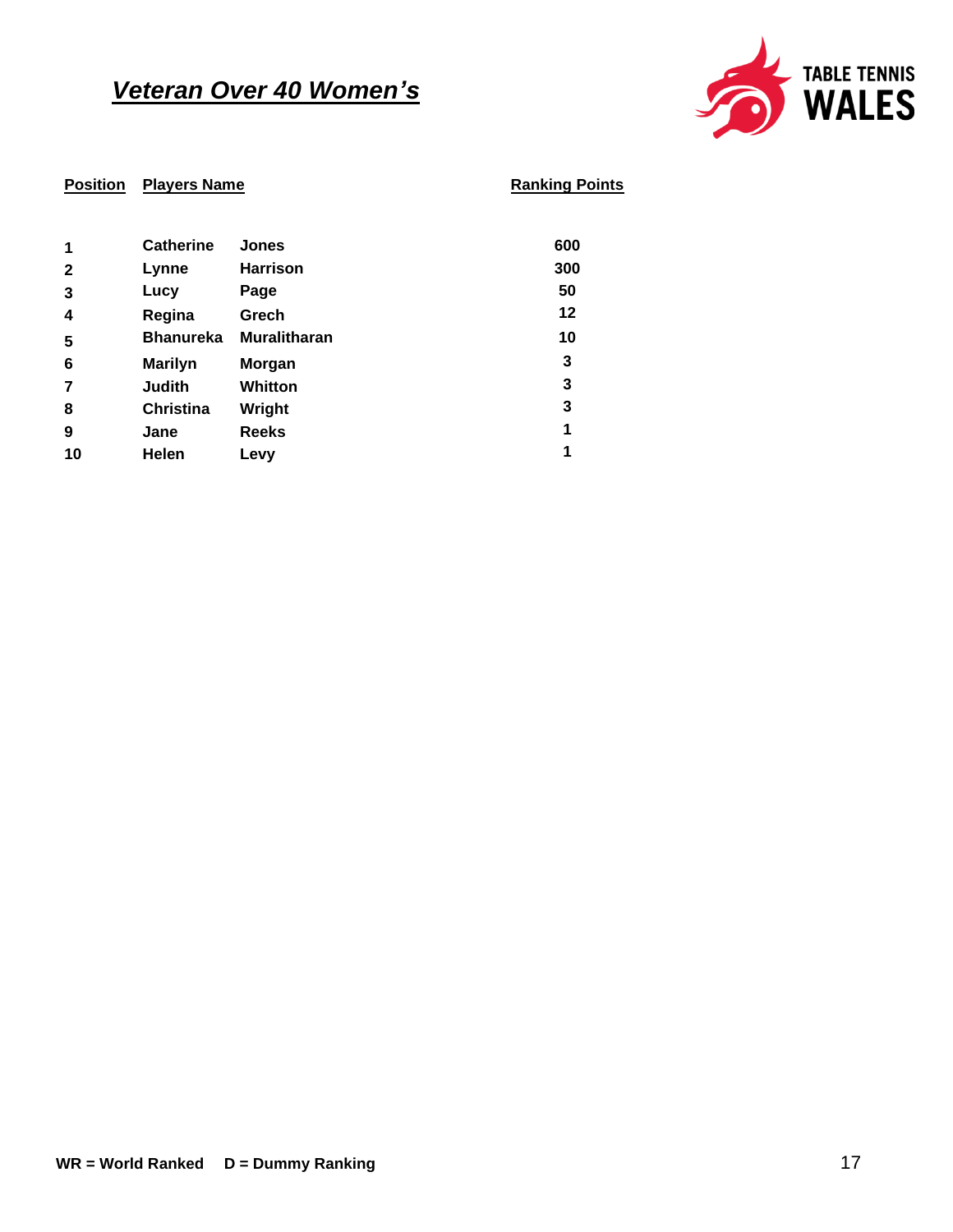## *Veteran Over 50's*



| 1              | <b>Mark</b>     | <b>Simon</b>     | 750 |
|----------------|-----------------|------------------|-----|
| 2              | <b>Dennis</b>   | <b>Bromage</b>   | 620 |
| 3              | Ray             | Goulding         | 504 |
| 4              | <b>Mark</b>     | <b>Farrow</b>    | 335 |
| 5              | <b>David</b>    | Lloyd            | 313 |
| 6              | John            | <b>Hook</b>      | 303 |
| $\overline{7}$ | <b>Mark</b>     | <b>Edmunds</b>   | 220 |
| 8              | <b>Bryan</b>    | <b>Fernandes</b> | 112 |
| 9              | John            | <b>Tomas</b>     | 100 |
| 10             | <b>Andrew</b>   | Ryder            | 100 |
| 11             | <b>Steve</b>    | Hall             | 28  |
| 12             | <b>Tony</b>     | <b>Bartram</b>   | 21  |
| 13             | <b>Mark</b>     | <b>Byles</b>     | 20  |
| 14             | <b>Steve</b>    | <b>Eades</b>     | 14  |
| 15             | <b>Peter</b>    | Gordon           | 10  |
| 16             | <b>Phil</b>     | Avery            | 10  |
| 17             | <b>Tony</b>     | <b>Collins</b>   | 3   |
| 18             | Regina          | Grech*           | 3   |
| 19             | Lesley          | Keast*           | 3   |
| 20             | Jane            | Reeks*           | 3   |
| 21             | <b>Beverley</b> | <b>Tonkin</b>    | 3   |
| 22             | <b>Lesley</b>   | Avery            | 3   |
| 23             | Paul            | <b>Collins</b>   | 3   |
| 24             | Roger           | Grech            | 3   |
| 25             | <b>Neil</b>     | Robinson         | 1   |
| 26             | Gareth          | <b>Dommett</b>   | 1   |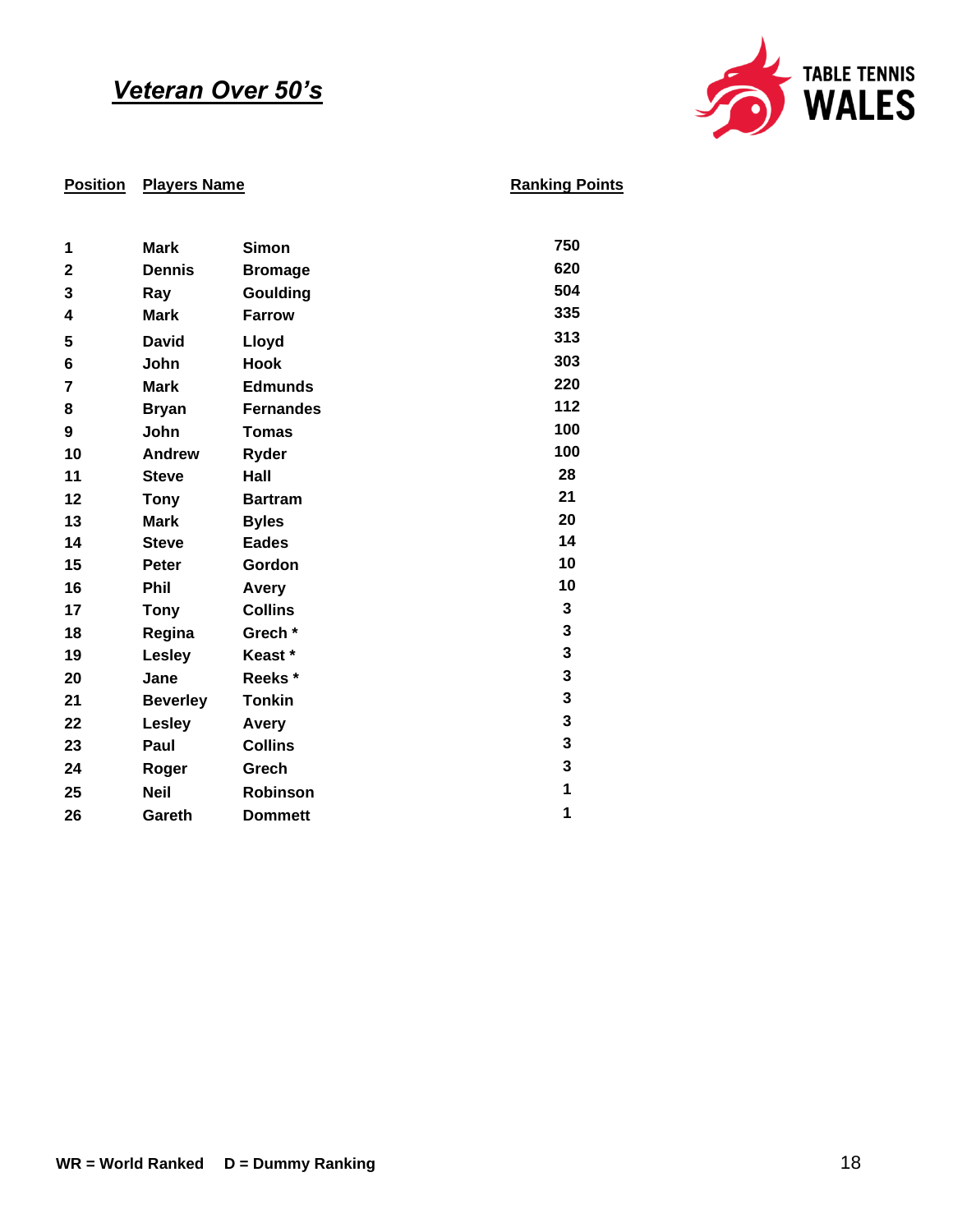## *Veteran Over 60's*



| 1            | Ray           | Goulding              | 853         |
|--------------|---------------|-----------------------|-------------|
| $\mathbf{2}$ | John          | <b>Hook</b>           | 800         |
| 3            | <b>Dennis</b> | <b>Bromage</b>        | 433         |
| 4            | <b>Colin</b>  | <b>Price</b>          | 210         |
| 5            | Roger         | Grech                 | 200         |
| 6            | <b>David</b>  | Lloyd                 | 200         |
| 7            | Peter         | Gordon                | 124         |
| 8            | John          | <b>Thomas</b>         | 110         |
| 9            | <b>Tony</b>   | <b>Bartram</b>        | 102         |
| 10           | <b>Howard</b> | Gaut                  | 100         |
| 11           | <b>James</b>  | <b>Hayden-Skinner</b> | 100         |
| 12           | <b>Barrie</b> | <b>Russ</b>           | 100         |
| 13           | Gareth        | <b>Dommett</b>        | 28          |
| 14           | Geoff         | <b>Strangeway</b>     | 10          |
| 15           | <b>Mark</b>   | <b>Edmunds</b>        | 10          |
| 16           | Paul          | <b>Holliday</b>       | 5           |
| 17           | <b>Mike</b>   | <b>Watts</b>          | 3           |
| 18           | Helen         | Levy*                 | 3           |
| 19           | Kath          | Davies*               | 3           |
| 20           | <b>Vince</b>  | <b>Dragone</b>        | $\mathbf 2$ |
| 21           | Bill          | Haddon                | 1           |